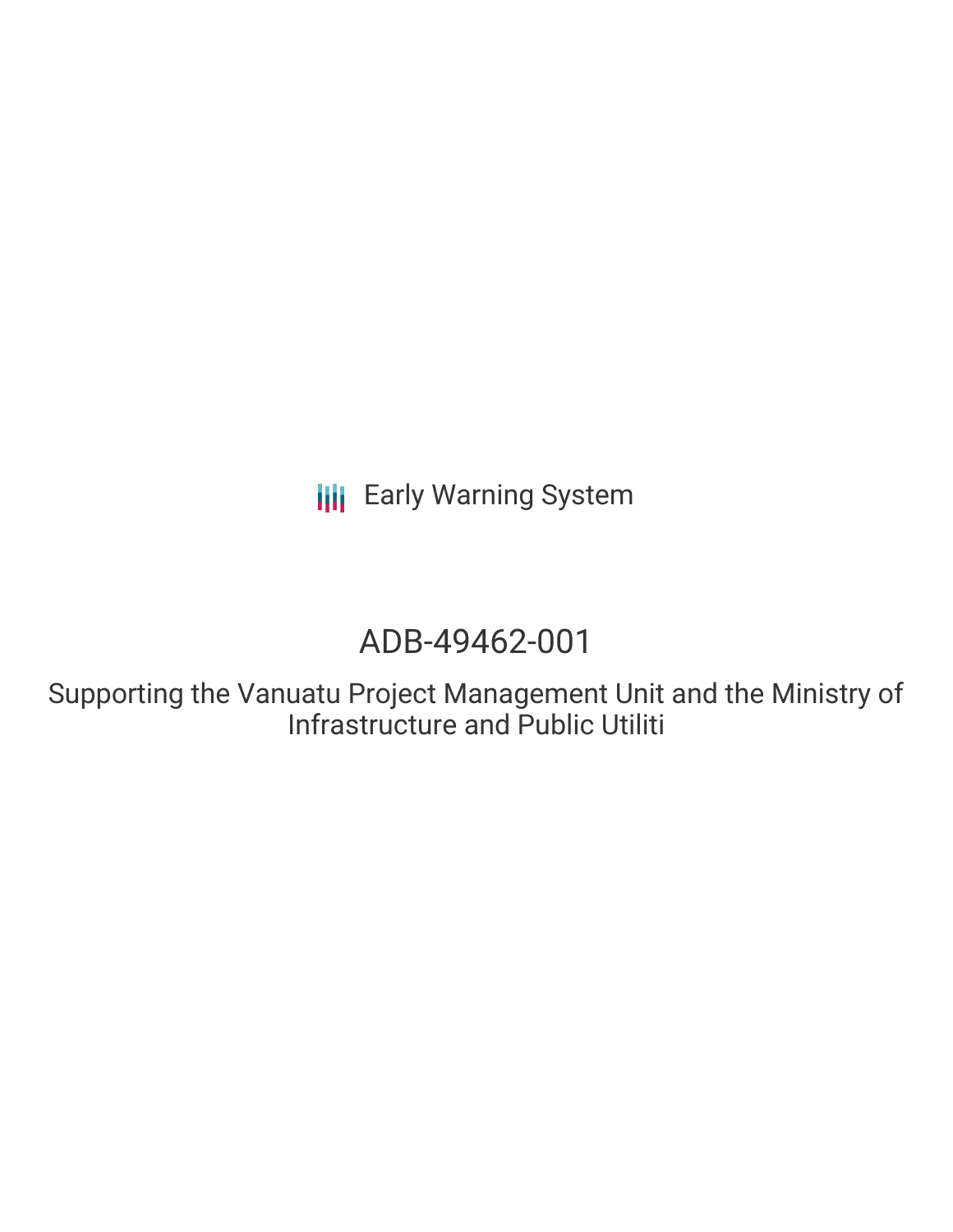

### Early Warning System ADB-49462-001

Supporting the Vanuatu Project Management Unit and the Ministry of Infrastructure and Public Utiliti

### **Quick Facts**

| <b>Countries</b>               | Vanuatu                                                                          |
|--------------------------------|----------------------------------------------------------------------------------|
| <b>Financial Institutions</b>  | Asian Development Bank (ADB)                                                     |
| <b>Status</b>                  | Approved                                                                         |
| <b>Bank Risk Rating</b>        | U                                                                                |
| <b>Voting Date</b>             | 2016-12-08                                                                       |
| <b>Borrower</b>                | Government of the Republic of Vanuatu, Ministry of Finance & Economic Management |
| <b>Sectors</b>                 | Transport                                                                        |
| <b>Investment Type(s)</b>      | <b>Advisory Services</b>                                                         |
| <b>Investment Amount (USD)</b> | $$0.22$ million                                                                  |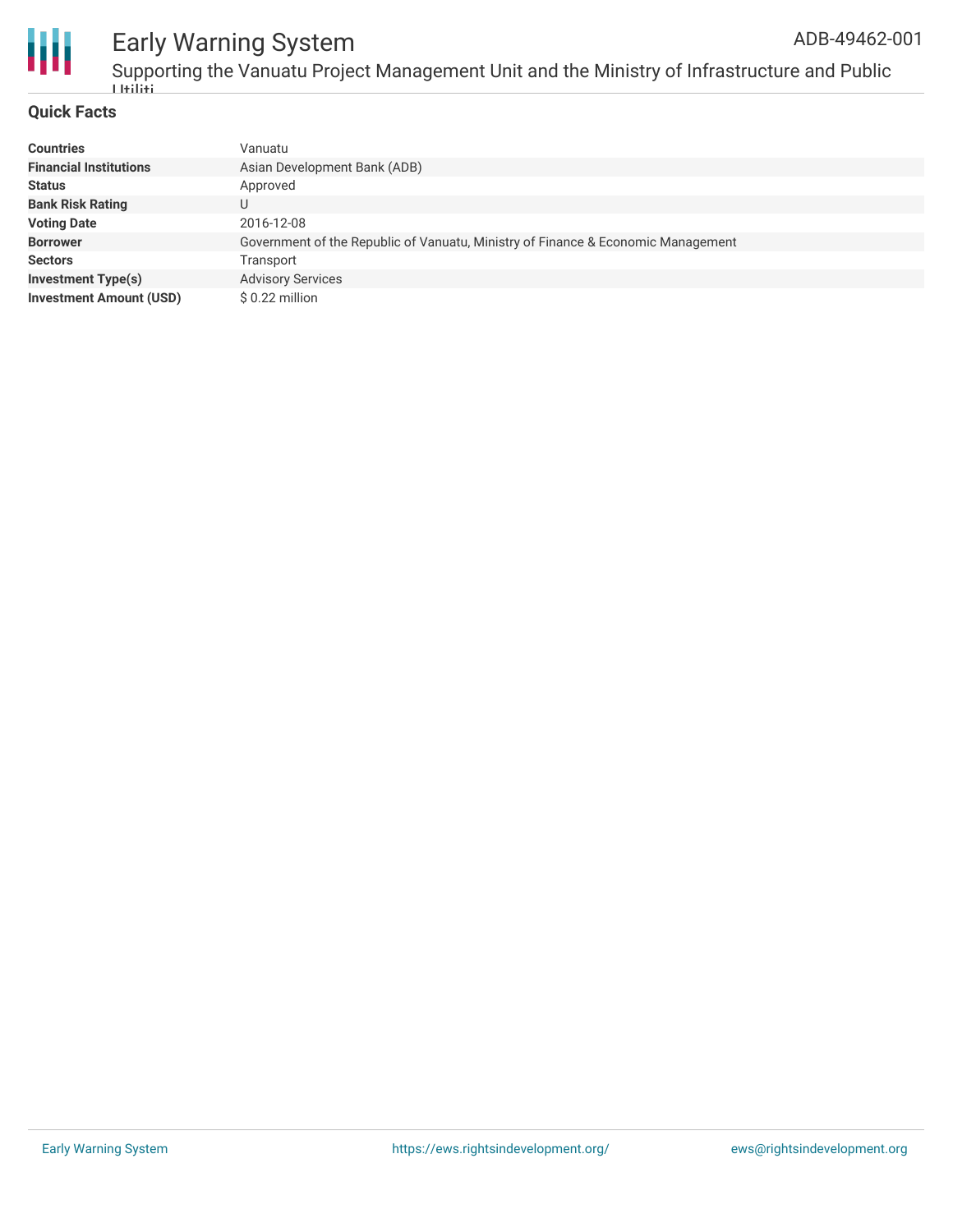

### **Project Description**

According to ADB website, the proposed CDTA will review in detail Vanuatu Project Management Unit's (VPMU) project management role as envisaged in the VPMU Charter and as executed during project preparation, detailed designs, procurement, construction, and defects liability stages of infrastructure projects. The review will look into any duplication of roles and resources between VPMU, PWD, MIPU, and other government ministries or agencies. The review will also assess the effectiveness of the coordination role of VPMU and other ministries including MIPU and PWD in managing projects in light of an increasing public investment portfolio. It will map out the current arrangement and propose changes to strengthen Vanuatu's project management capacities.

The impact will be sustainable, efficient and effective project management and implementation capability in VPMU, MIPU and PWD as set out in Strengthening Ni-Vanuatu Resilience - National Recovery and Economic Strengthening Program Plan 2015.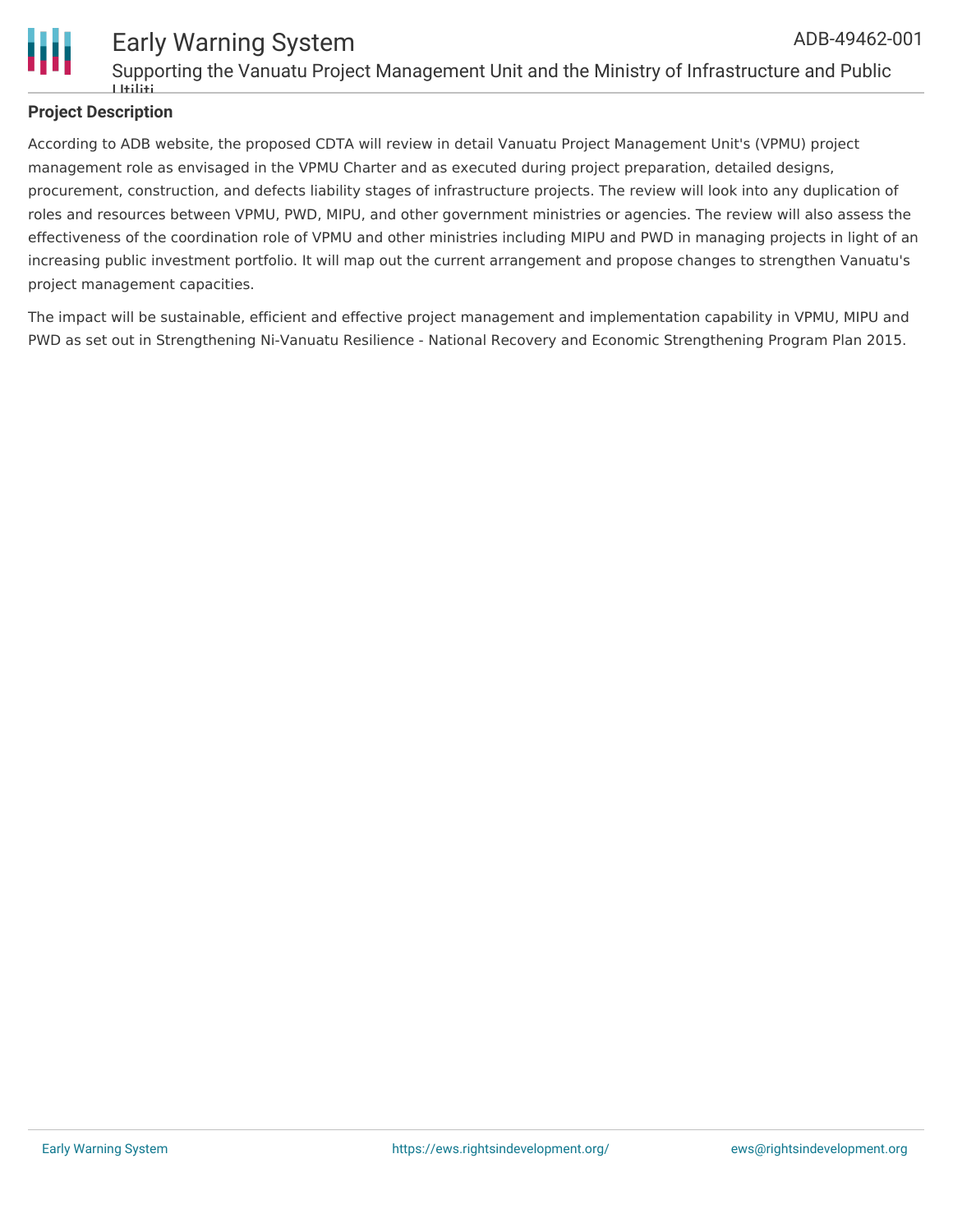

## Early Warning System

### **Investment Description**

Asian Development Bank (ADB)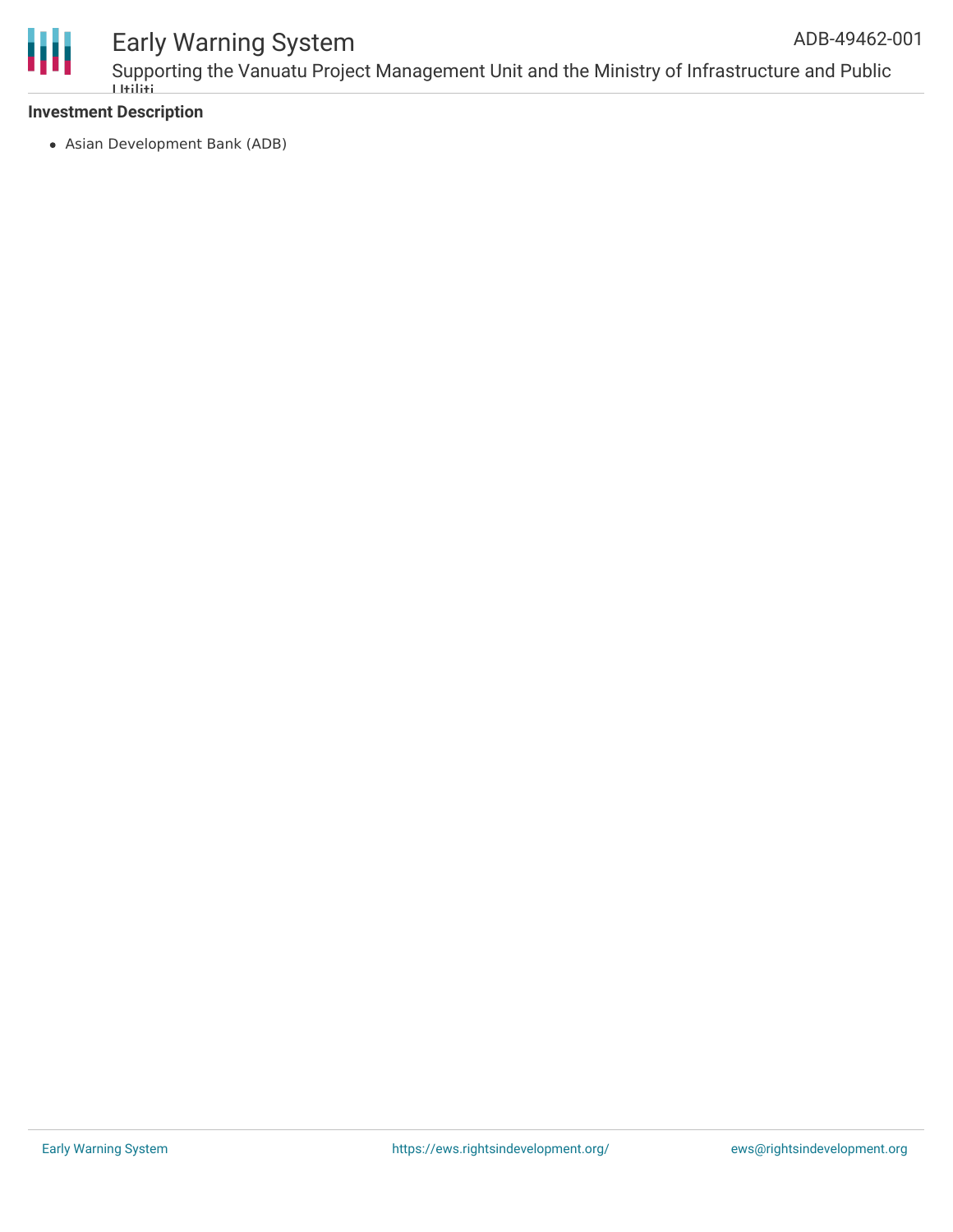

## Early Warning System

Supporting the Vanuatu Project Management Unit and the Ministry of Infrastructure and Public Utiliti

### **Contact Information**

Project Officer: Indrawansa, P.P.G.P.P. Pacific Department No contact information provided at the time of disclosure.

### ACCOUNTABILITY MECHANISM OF ADB

The Accountability Mechanism is an independent complaint mechanism and fact-finding body for people who believe they are likely to be, or have been, adversely affected by an Asian Development Bank-financed project. If you submit a complaint to the Accountability Mechanism, they may investigate to assess whether the Asian Development Bank is following its own policies and procedures for preventing harm to people or the environment. You can learn more about the Accountability Mechanism and how to file a complaint at: http://www.adb.org/site/accountability-mechanism/main